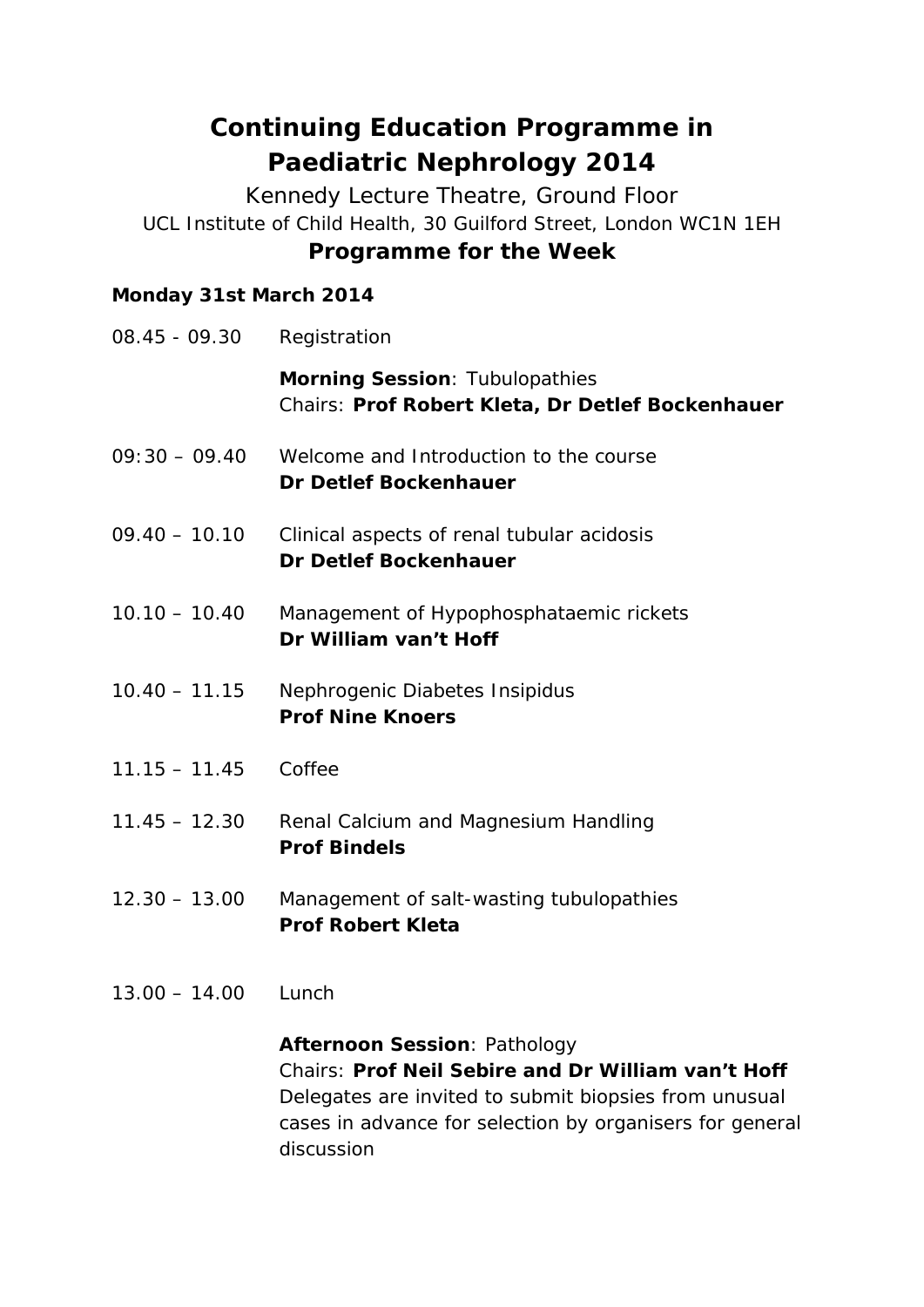### **Tuesday 1st April 2014**

| 08.45 - 09.30    | Registration                                                                                                      |
|------------------|-------------------------------------------------------------------------------------------------------------------|
|                  | Morning Session: Acute Kidney Injury<br>Chair: Dr Lesley Rees, Dr. Aoife Waters                                   |
| $09.30 - 10.00$  | What's new in AKI - In practice and in research<br>Dr Chris Laing                                                 |
| $10.00 - 10.30$  | The value of CRRT in acute renal failure<br>Dr Dal Hothi                                                          |
| $10.30 - 11.00$  | Epidemiology of STEC-HUS<br><b>Dr Naomi Launders</b>                                                              |
| $11.00 - 11.30$  | Coffee                                                                                                            |
| $11.30 - 12.00$  | Pathophysiology of Thrombotic Microangiopathy<br>Dr Lindsay Keir                                                  |
| $12.00 - 12.30$  | Update on Genetics of HUS<br>Dr David Kavanagh                                                                    |
| $12.30 - 13.00$  | Management of HUS<br><b>Dr Rodney Gilbert</b>                                                                     |
| $13.00 - 14.00$  | Lunch                                                                                                             |
| $14.00 - 15.00$  | Workshops 1:<br>UTI (Dr Tullus),<br>Genetic research tools (Dr Bockenhauer)<br>The infant with CKD (Dr Ledermann) |
| $15:00 - 15:30:$ | Coffee                                                                                                            |
| $15:30-16:30$    | Workshops 1 repeated                                                                                              |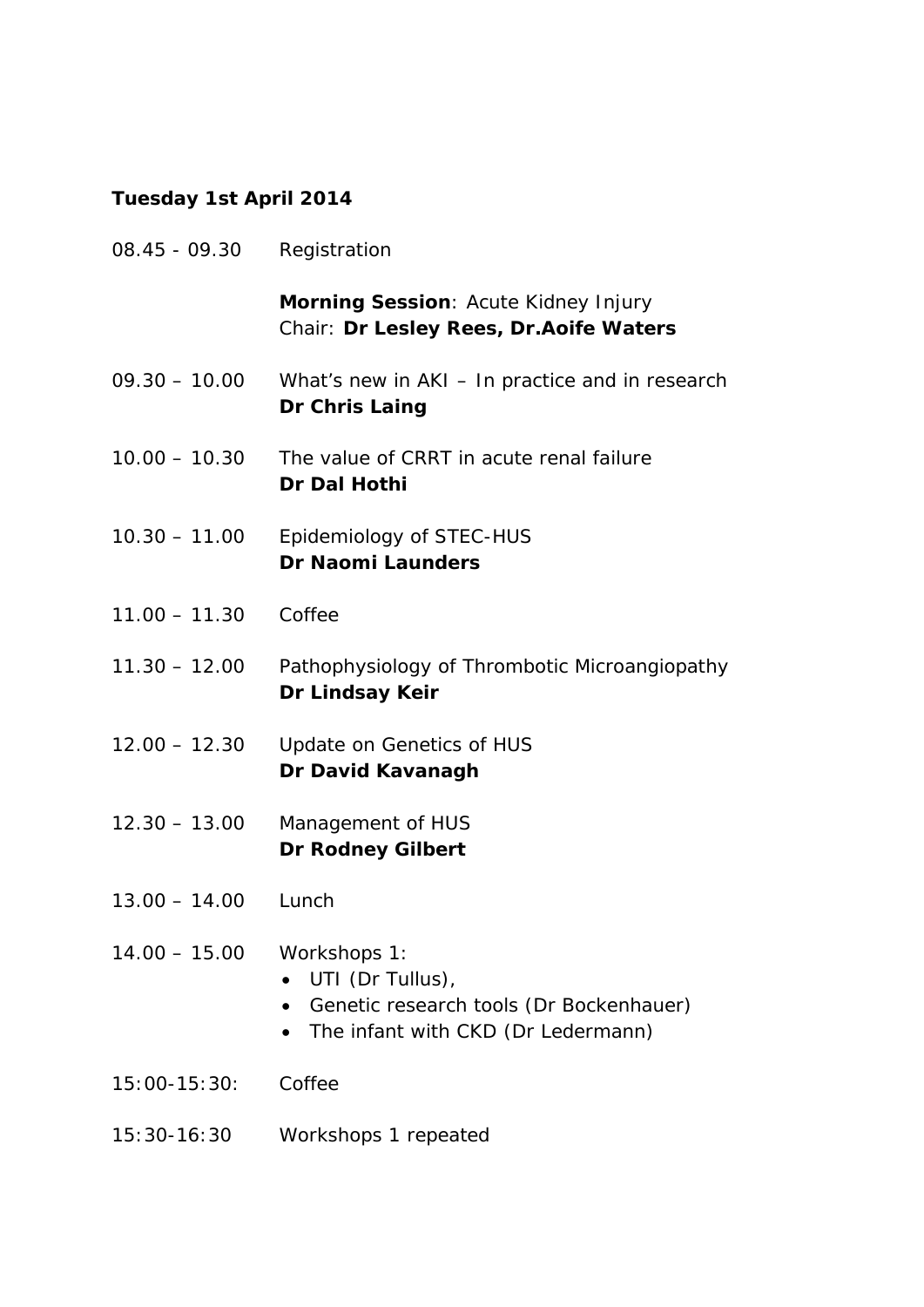#### **Wednesday 2nd April 2014**

- 09.00 09.30 Registration **Morning Session**: Transplantation Chair: **Stephen Marks**
- 09.30 09.50 Clinical challenges: transplantation options for children with ESKD *Dr Stephen Marks*
- 09.50 10.20 Immunological challenges: ABO and HLA incompatibility *Mr Nizam Mamode*
- 10.20 10.50 Surgical challenges: Small children and difficult vessels *Mr Martin Drage*
- 10.50 11.10 Coffee
- 11.10 11.40 Ethical challenges: living and deceased (DBD/DCD) donation *Ms Lisa Burnapp*
- 11.40 12.10 Transition challenges: New models of health care Dr Paul Harden
- 12.10 12.40 Prognostic challenges: predicting the immune response in transplantation *Dr Mark Harber*
- 12.40 13.00 Discussion *Dr Stephen Marks*
- 13.00 14.00 Lunch

**Afternoon Session**: Nephrotic Syndrome Chair: **Daljit Hothi**

- 14.00 14.30 Nephrotic Syndrome: Looking under the microscope *Catherine Horsfield*
- 14.30 15.00 Biology of Nephrotic Syndrome *Moin Saleem*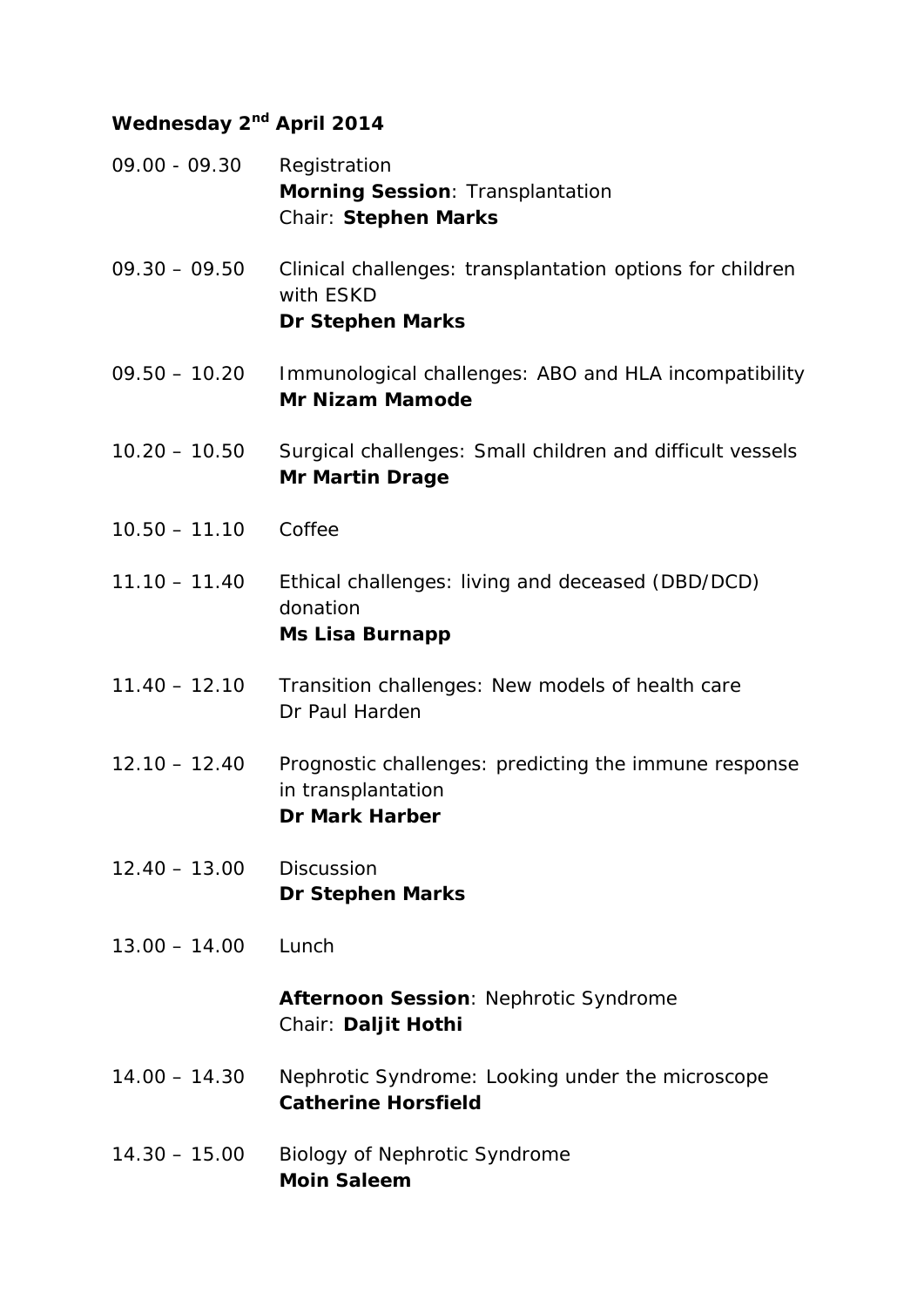- 15.00 15.15 Case study: Harry Duff (Recurrence post-transplant) *Hazel Webb*
- 15.15 15.45 Pathophysiology of post-transplant disease recurrence *Dr Detlef Bockenhauer*
- 15.45 16.00 Coffee

16.00 16.30 Steroids in Nephrotic Syndrome: Maximizing Therapeutic Benefits *Nick Webb*

- 16.30 17.00 Vitamin D as a Therapeutic Agent in Nephrotic Patients? *Daljit Hothi*
- 17.00 17.30 Rituximab……. Desperate Measures or Strategic Intervention *Kjell Tullus*
- 17.30 18.00 Evening key note lecture: "**Can genetics transform clinical practice**" *Prof Nine Knoers*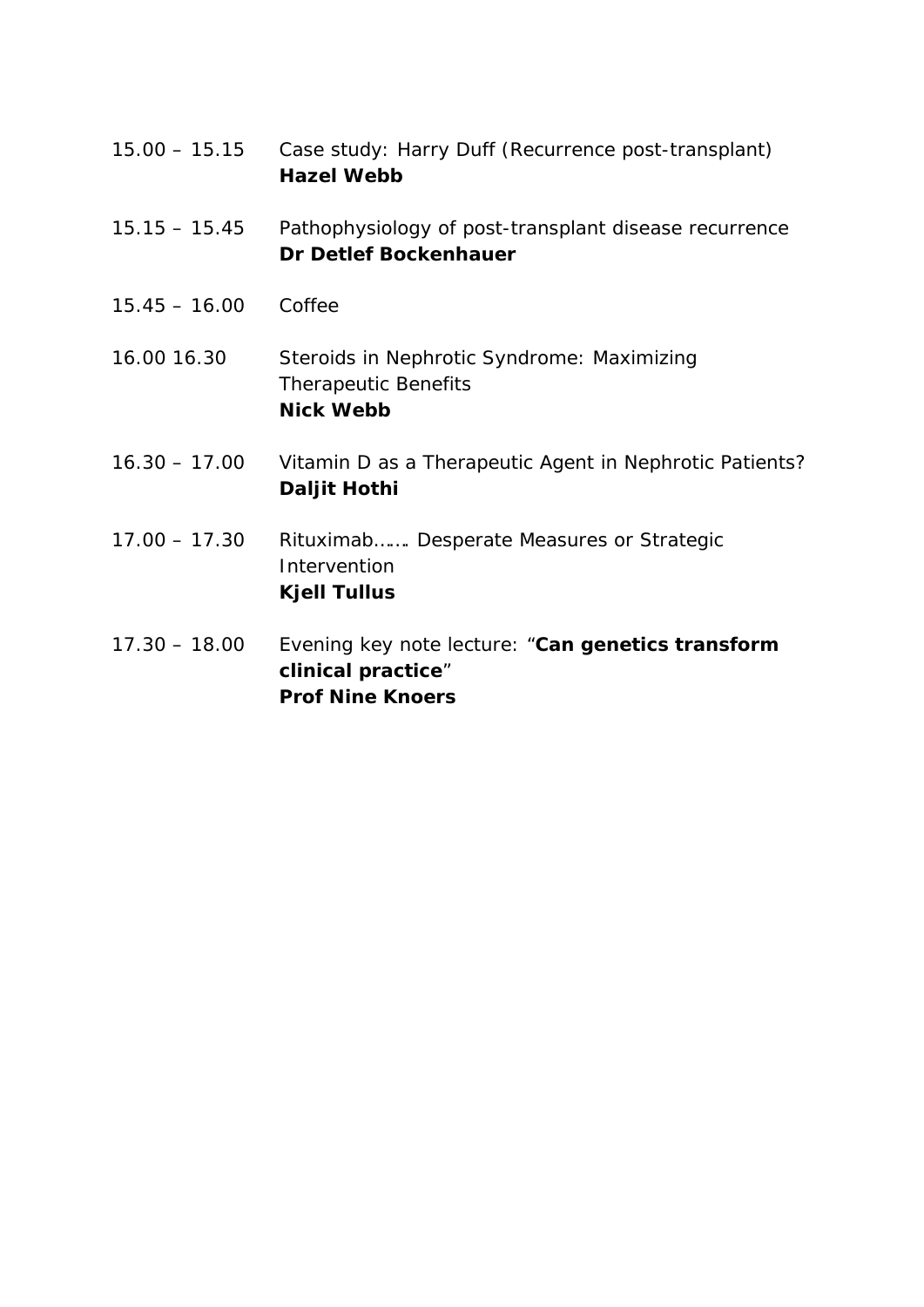#### **Thursday 3rd April 2014**

09.00 - 09.30 Registration **Morning Session**: Vasculitis Chair: **Kjell Tullus** 09.30 – 09.40 Welcome *Dr Kjell Tullus* 09.40 – 10.20 Vasculitis clinical overview and aethiopathogenesis *Dr Paul Brogan* 10.20 – 10.50 ANCA positive vasculitis *Dr Stephen D Marks* 10.50 – 11.10 Coffee 11.10 – 11.40 Polyarteritis Nodosa *Despina Eleftheriou* 11.40 – 12.10 Henoch Schonlein Purpura *Jane Tizard* 12.10 – 12.40 Modern therapy for systemic lupus erythematodus *Kjell Tullus* 12.40 – 13.00 Discussion *Kjell Tullus* 13.00 – 14.00 Lunch 14.00 – 15.00 Workshops 2: • haemodialysis (Dr Shroff/Dr Hothi); • ethical aspects of renal failure in neonates and infants (Dr Rees) • Radiological investigations of kidney disease (Dr Easty) 15:00-15:30 Coffee 15:30-16:30 Workshops 2 repeated